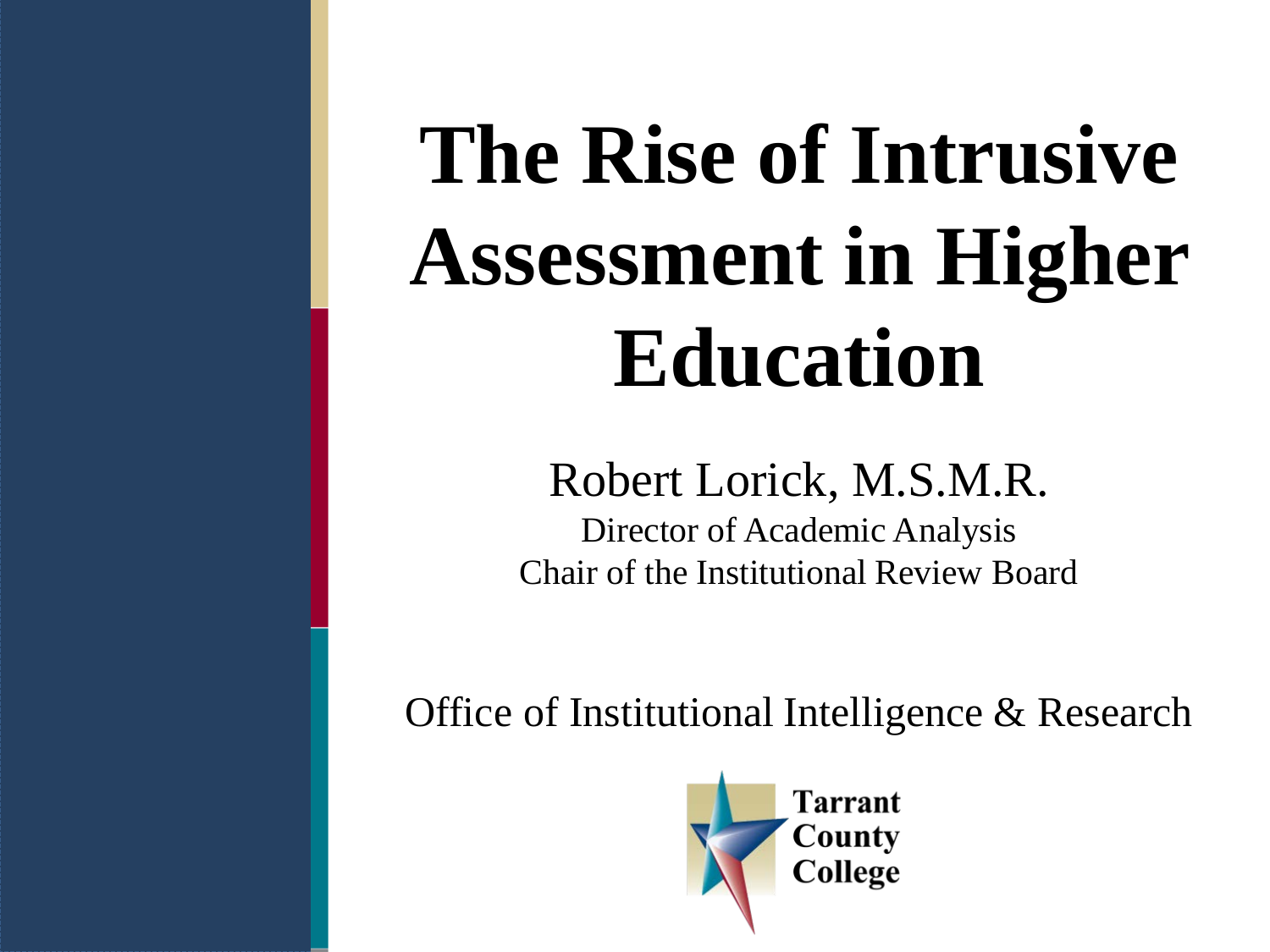# **Outline**

- Explain various demands of assessment by various agents/agencies
- Explain problem of time away from learning for assessment's sake
- Question value of assessment
- Idea of Perverse Incentive and Moral Hazard
- Withholding grades and unintended consequences
- Heisenberg Uncertainty Principal
- Question of course evaluations
- Requirement of course evaluations on teacher evaluations
- Survey responses.
- Student as "Customer."
- Students as "Widgets."
- Existing faculty Assessments: Pick-A-Prof. Ratemyprofessor.

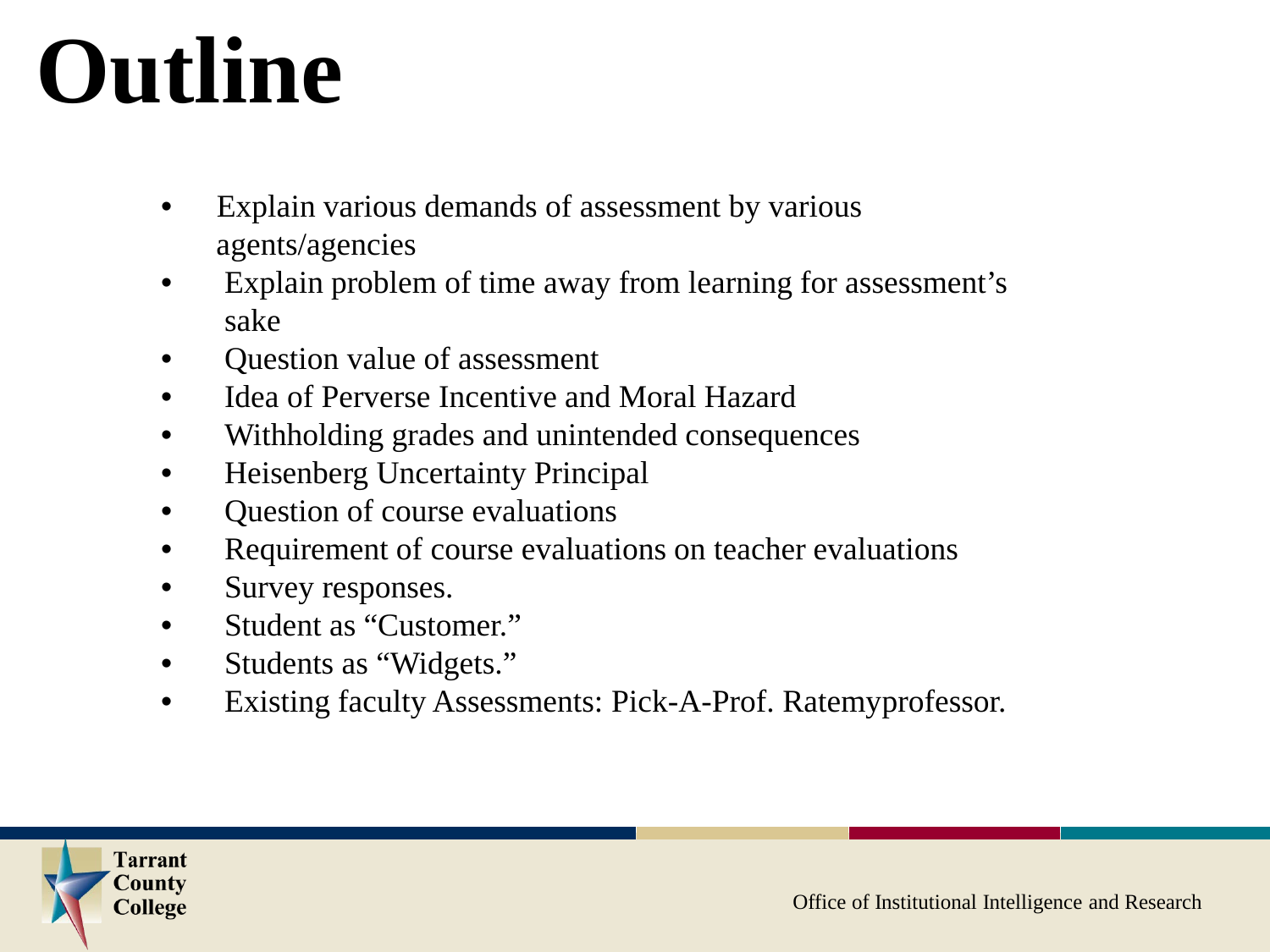## **At what point does assessment become intrusive and therefore disruptive?**

### **Consider:**

- Reduced hours to degree
- Cuts in funding
- Formula funding tied to completion of milestones
- **•** Taking time away from class has bigger impact
- Class time more valuable than ever
- Putting thumb on the scale of the learning if student is treated as a consumer

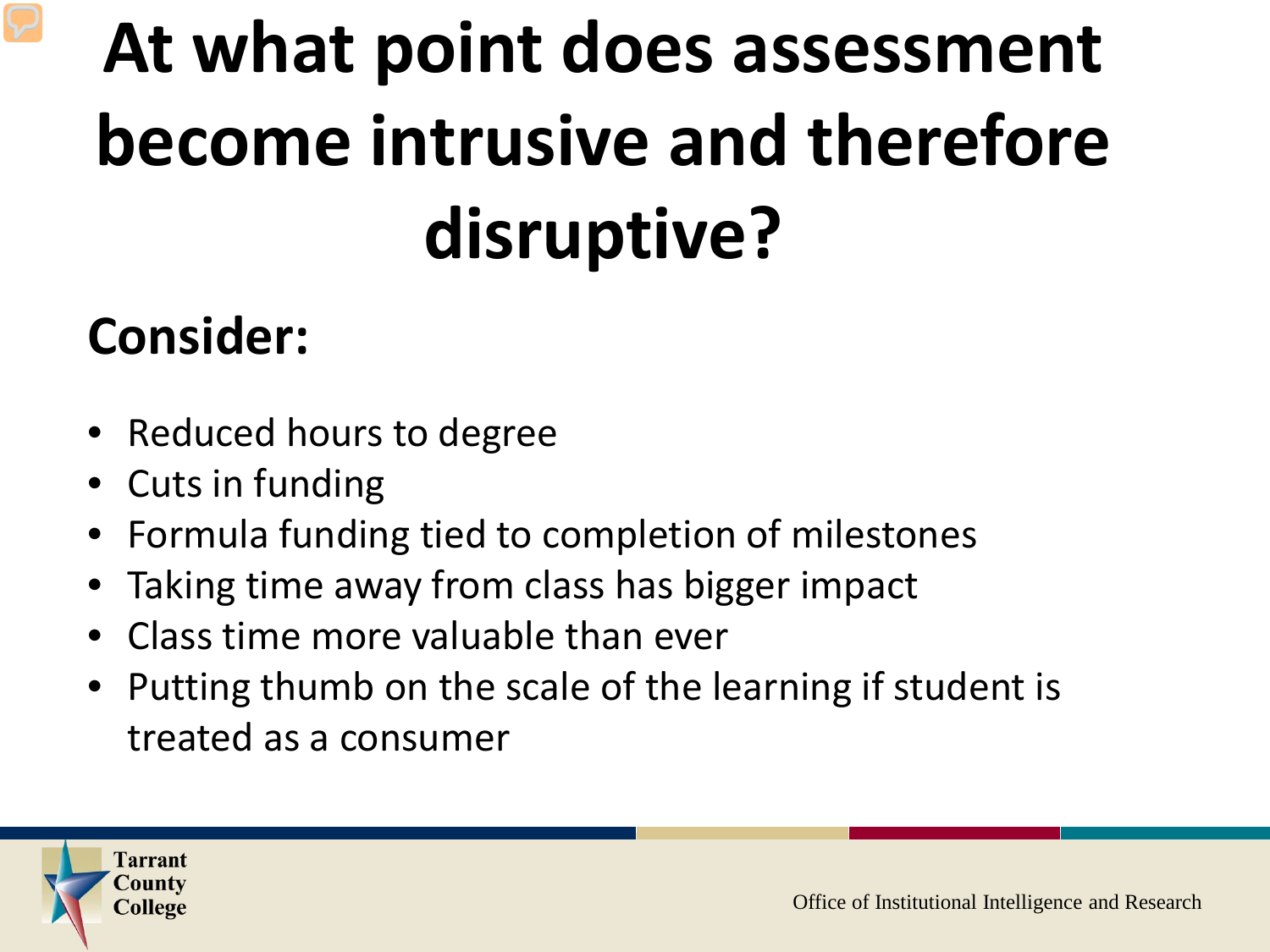### **Competing Assessment Demands**

- ❖ SACS Accreditation
- **❖ Quality Enhancement Plan (QEP)**
- **☆ H.B. 2504**
- ❖ Success Point Funding (32 states as of 2015)
- **☆** Federal Grants
- ❖ Bill and Melinda Gates Foundation
- **❖** Licensure requirements
- ❖ Program reviews
- ❖ NSSEE\CCESSE\SENSE\CLA
- Culture of evidence
- $\dots$  Fill in the blank with your own examples

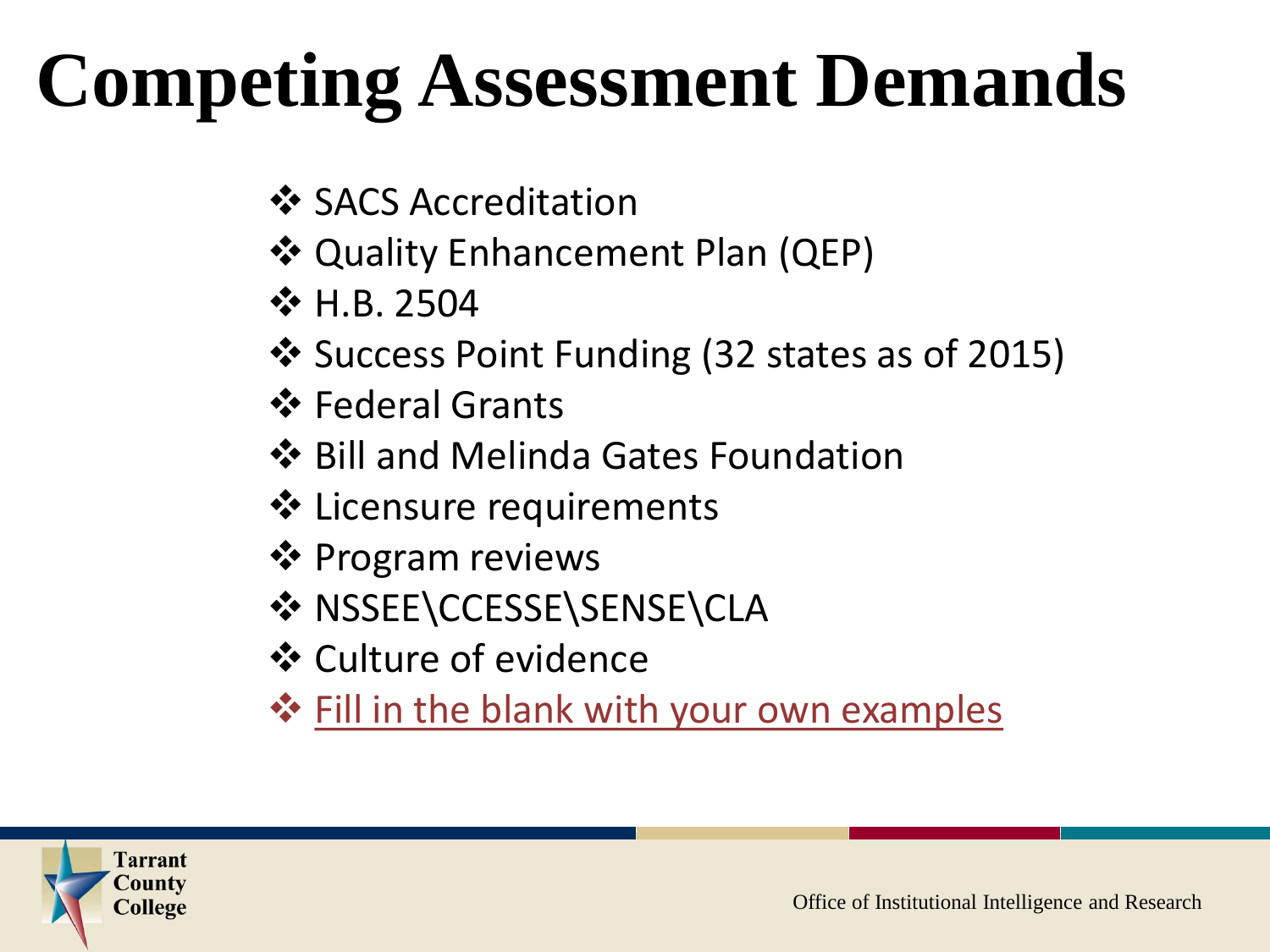

Figure 12. Use of assessment results by institutional type.

#### *Source: National Institute for Learning Outcomes Assessment January 2014*

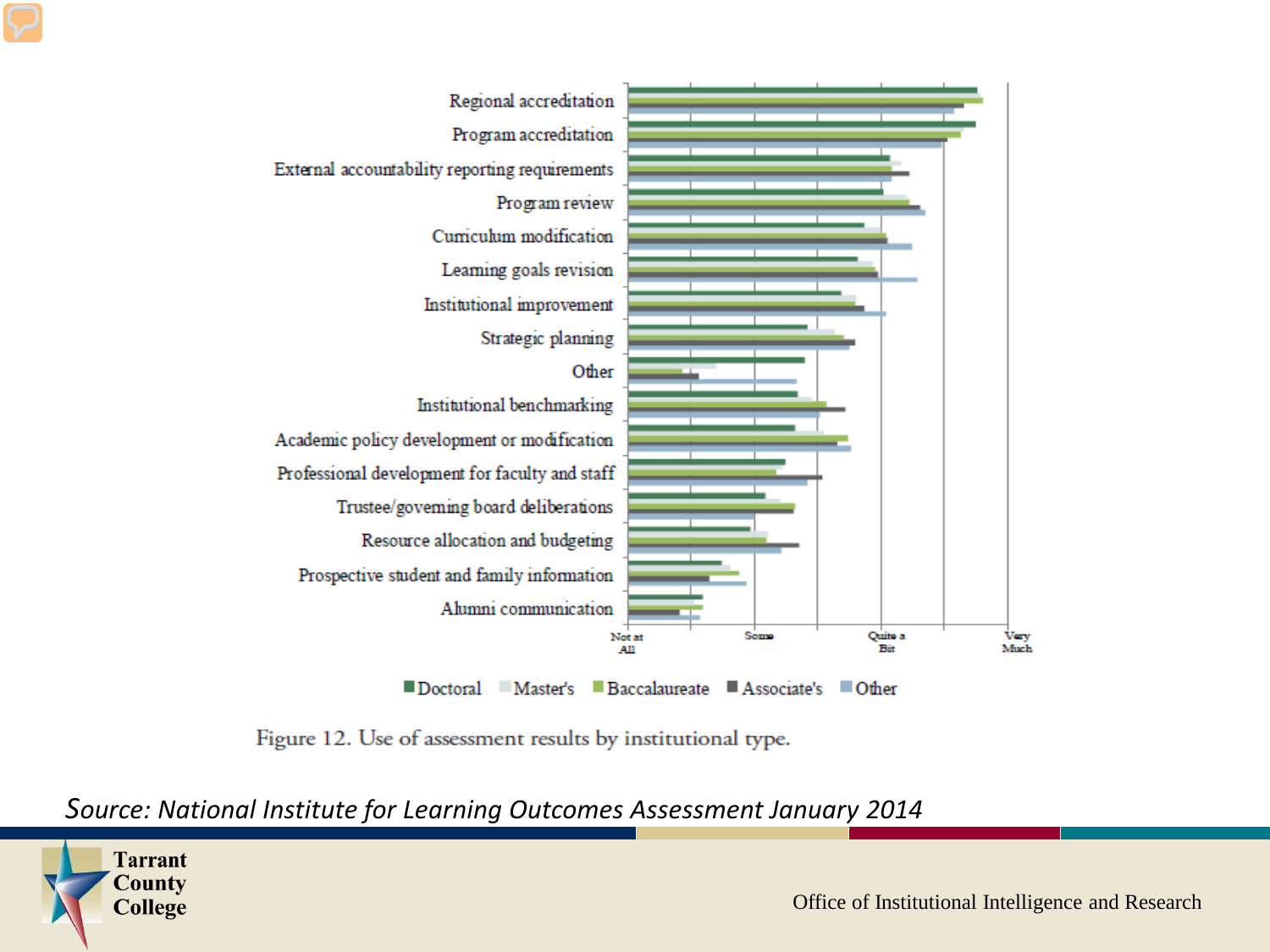### **Student Assessment of Faculty**

**House Bill (H.B.) 2504 Public Access to Course Information Web Site, is a legislative mandate in the state of Texas that requires each publicly funded college or University to have information about each course. "Each institution of higher education, other than a medical and dental unit, is to make available certain course information to the public on the institution's Internet Web site." As part of this reporting requirement the 2014 Compliance report states," In addition to the evaluation measures already in place in departments and colleges,**

#### **AN ACT**

**relating to requiring a public institution of higher education to establish uniform standards for publishing cost of attendance information, to conduct student course evaluations of faculty, and to make certain information available on the Internet**

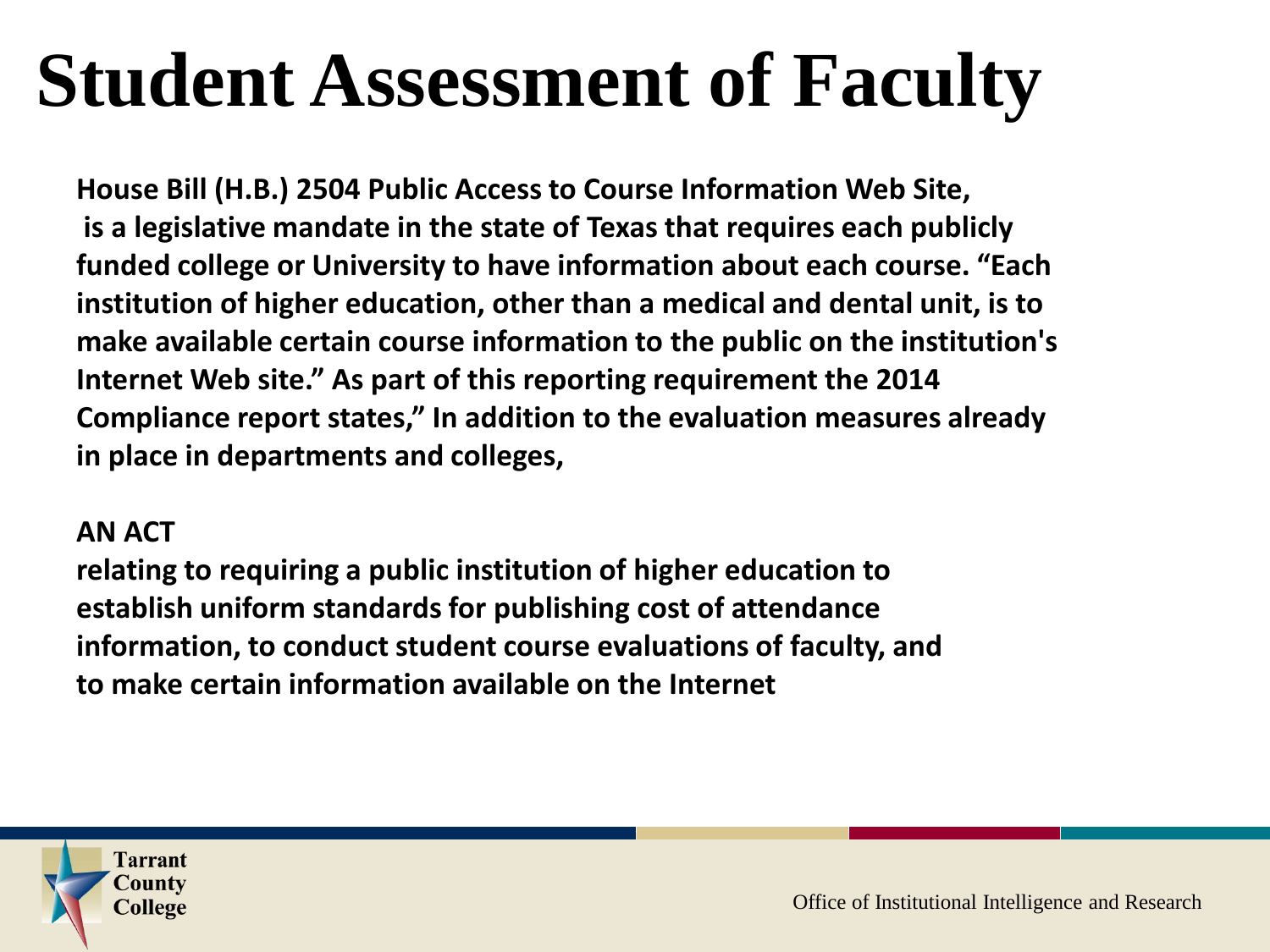### **Existing-student driven**

### PikAProf.com

#### **Sample** Ratemyprofessor.com

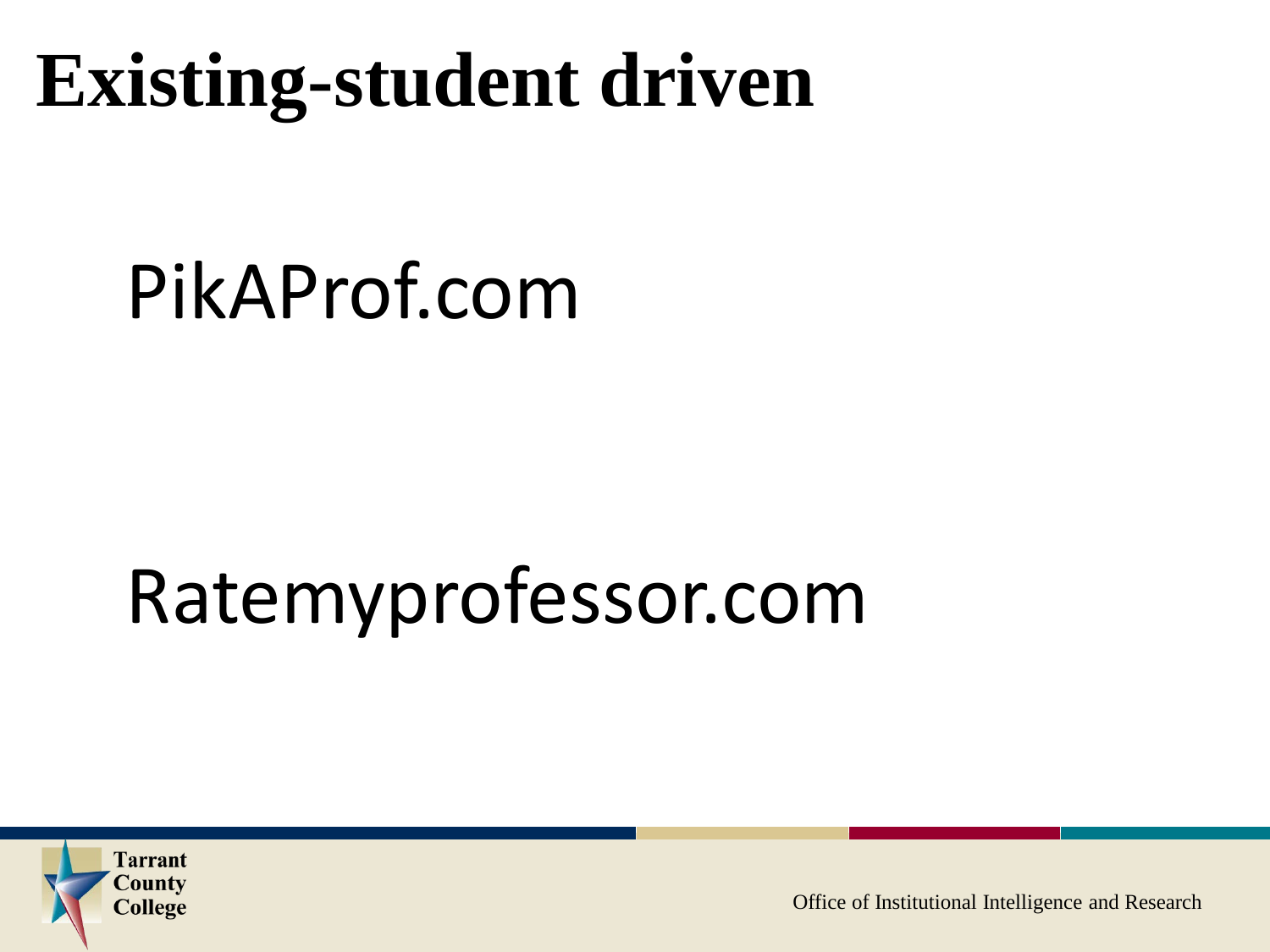### **Value of student evaluation of faculty and teachers (SET)**

*"Comparing Incommeansurables We don't measure teaching effectiveness. We measure what students say, and pretend it is the same thing.*

*SET cannot be an effective measure of teaching. Students can observes aspects of teaching: Clarity, pace, audibility, their own excitement or boredom.*

*Effective teacher is skillful at creating conditions conducive to learning." (Stark 2014)* 

Instructors must teach content, how to comprehend, and how to study.

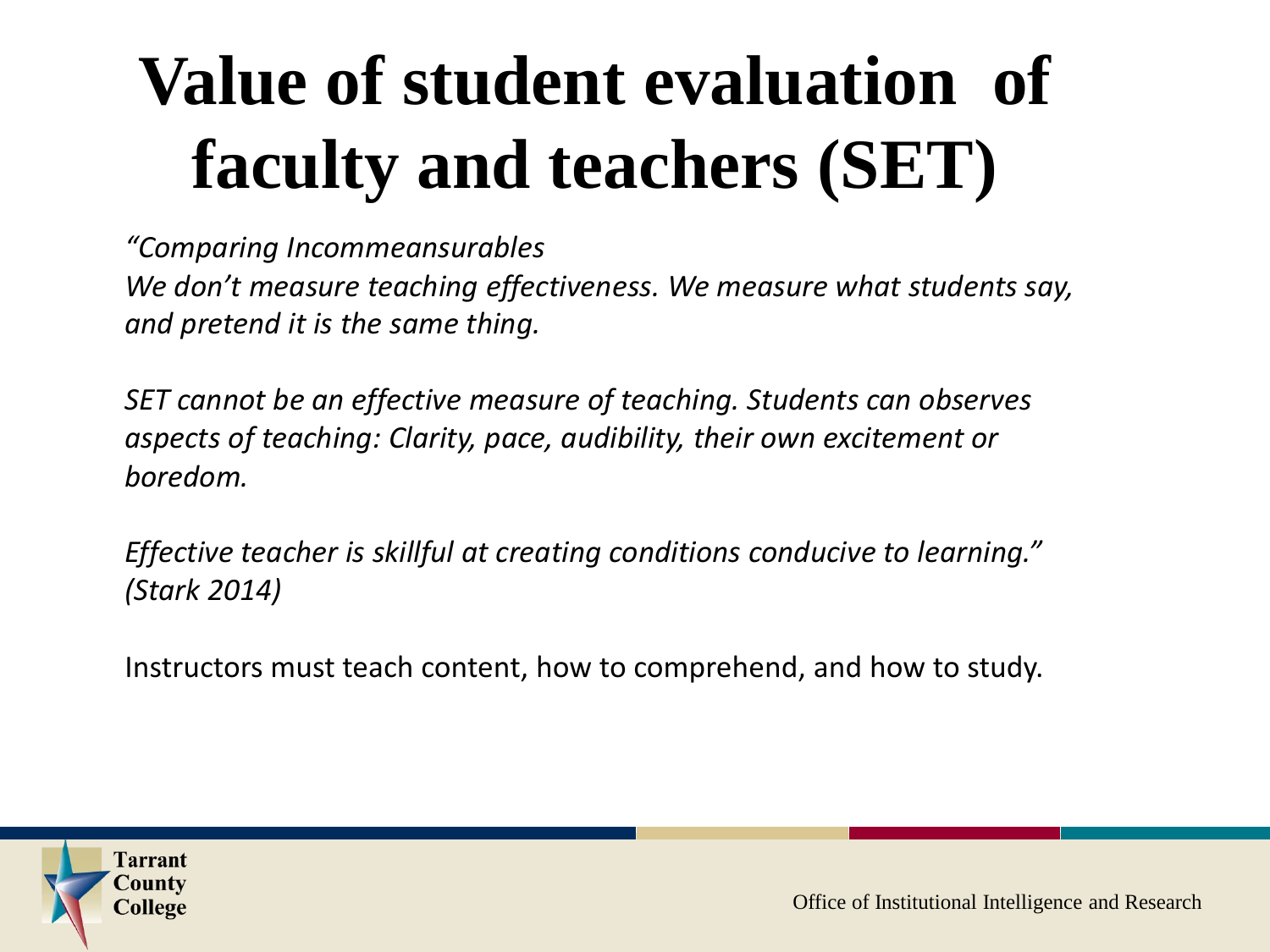### **SET, HB 2504, Survey Response Rates and Moral Hazard**

- Student response rate to end-of-course surveys is small or non-existent: 0 of 24 and 1 in 24 responses not uncommon
- Deans using EOS survey in faculty reviews
- Response is low for use in faculty review so institutes use other tactics
- These tactics are not often to the benefit of the student

the principal (student) do not align. (Principal-Agent Problem) **MORAL HAZARD occurs when the party with more information about its actions or intentions has a tendency or incentive to behave inappropriately if the interests of the agent (institute) and** 

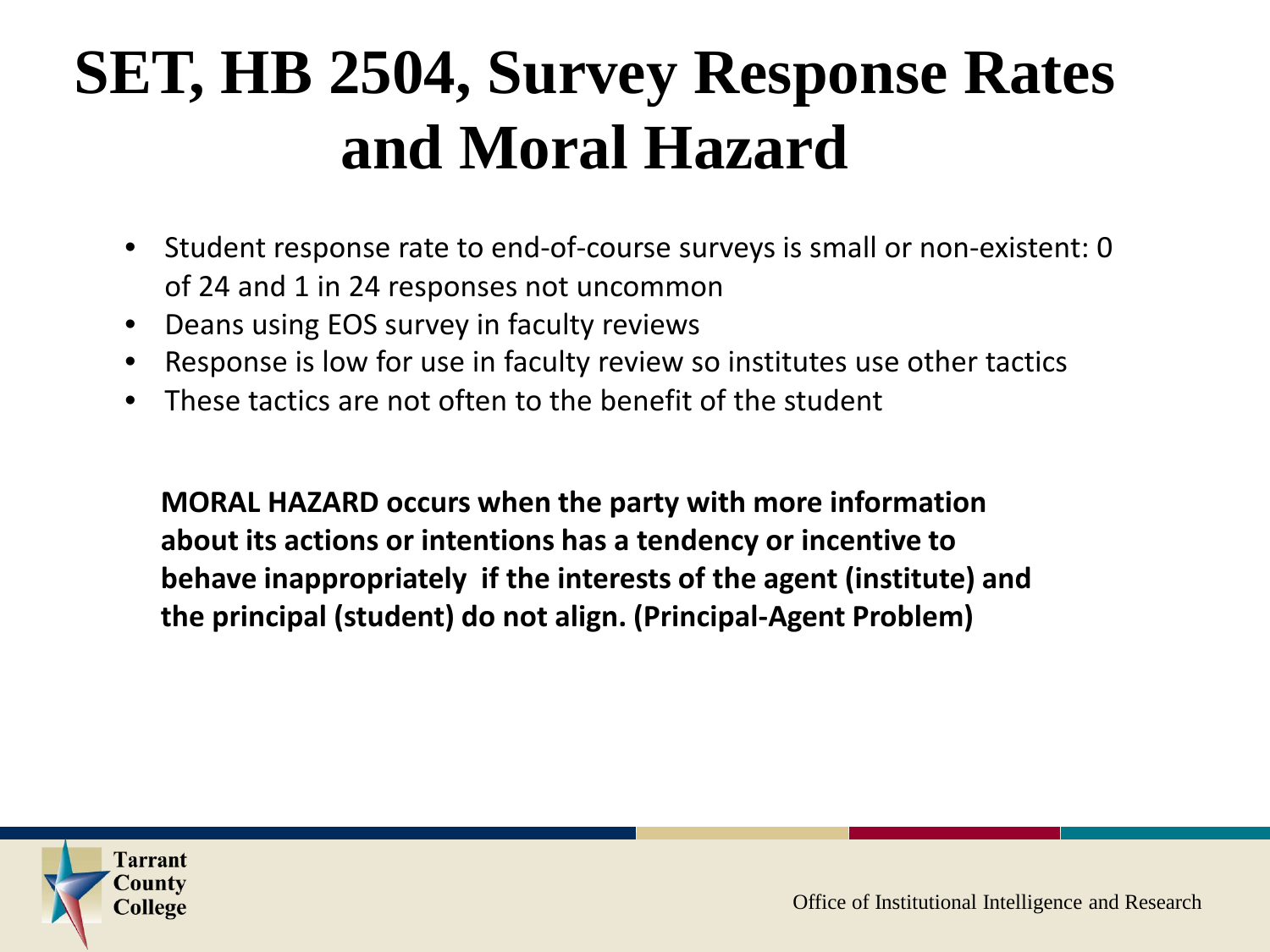### **Tactics**

- 1. Extra credit for course as an assignment
- 2. Conducting secondary or tertiary end-of-semester survey for courses of faculty due for review
- 3. Returning to paper-pencil during class time
- 4. Grade Blocking
- **Institute is working under a Perverse Incentive.**
- **Unintended consequences for the student.**
- **In grade blocking scenario it is possible students will fail to re-enroll the following semester because they do not get their final grade timely.**
- **Grade cannot be blocked forever.**
- **•** Surveys are voluntary, should never affect course grade outcome, and is **not and cannot be any part of a students' academic requirements for graduation or course completion.**
- **Coercive.**
- **Ethical and legal implications.**

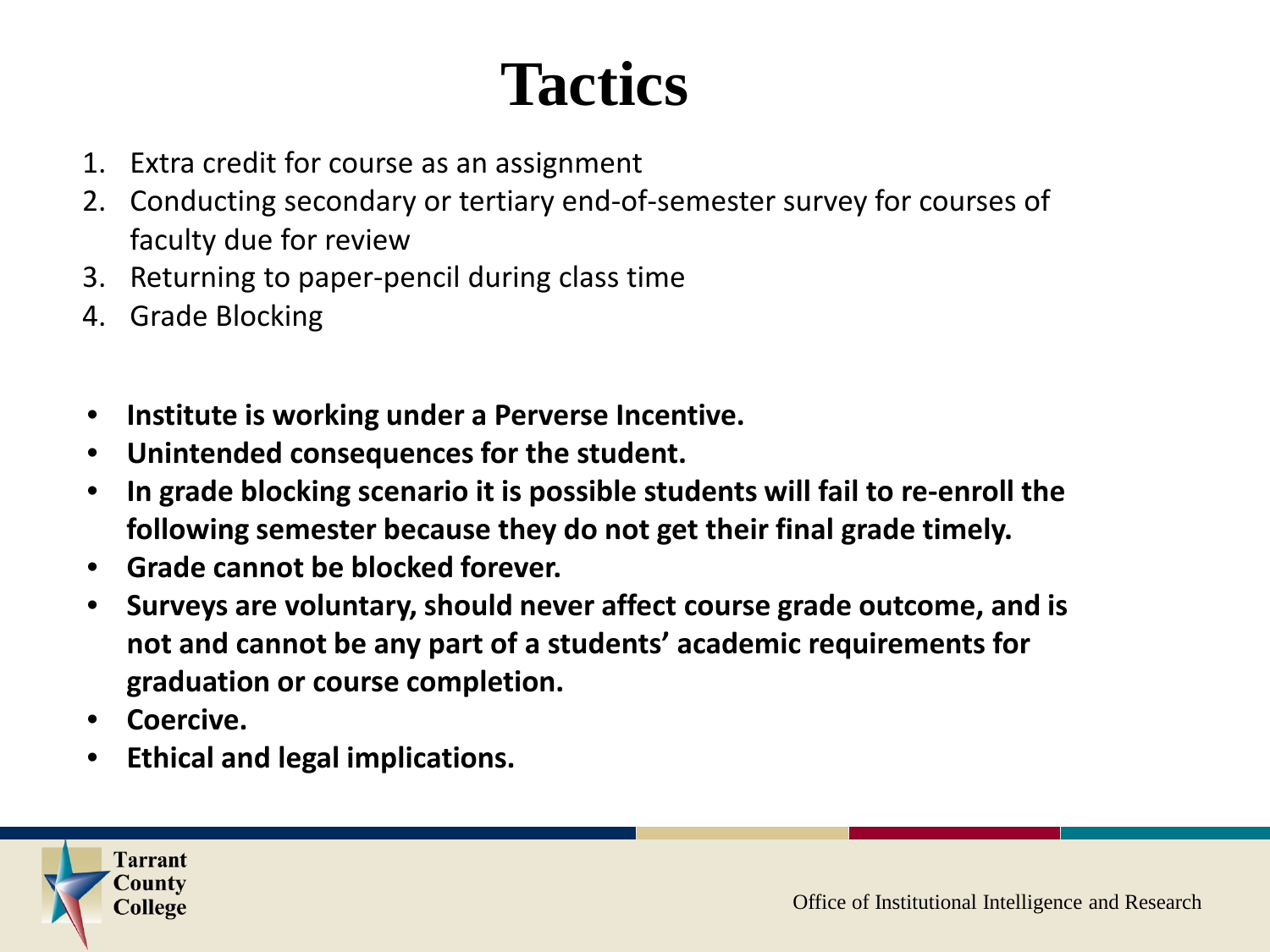### **Factory Assembly Line Education**

- Coordinating Board rules, Section 9.184, "Criteria for New Academic Associate Degree Programs and Steps for Implementation." set hours for a baccalaureate degree to 120 hours and an associate's degree to 60 hours.
- "Some TCC students have had to drop classes due to a newly enforced regulation that sets how much financial aid students may receive based on their degrees. Over the past summer, TCC enacted stricter guidelines that determined financial aid eligibility and amounts for students. For students to remain eligible for financial aid, their courses must fall under their degree plans." (Collegian September 2015).
- As of September 2015 thirty-two (32) states use formula funding for part of all of the state contribution to the institutions budget.

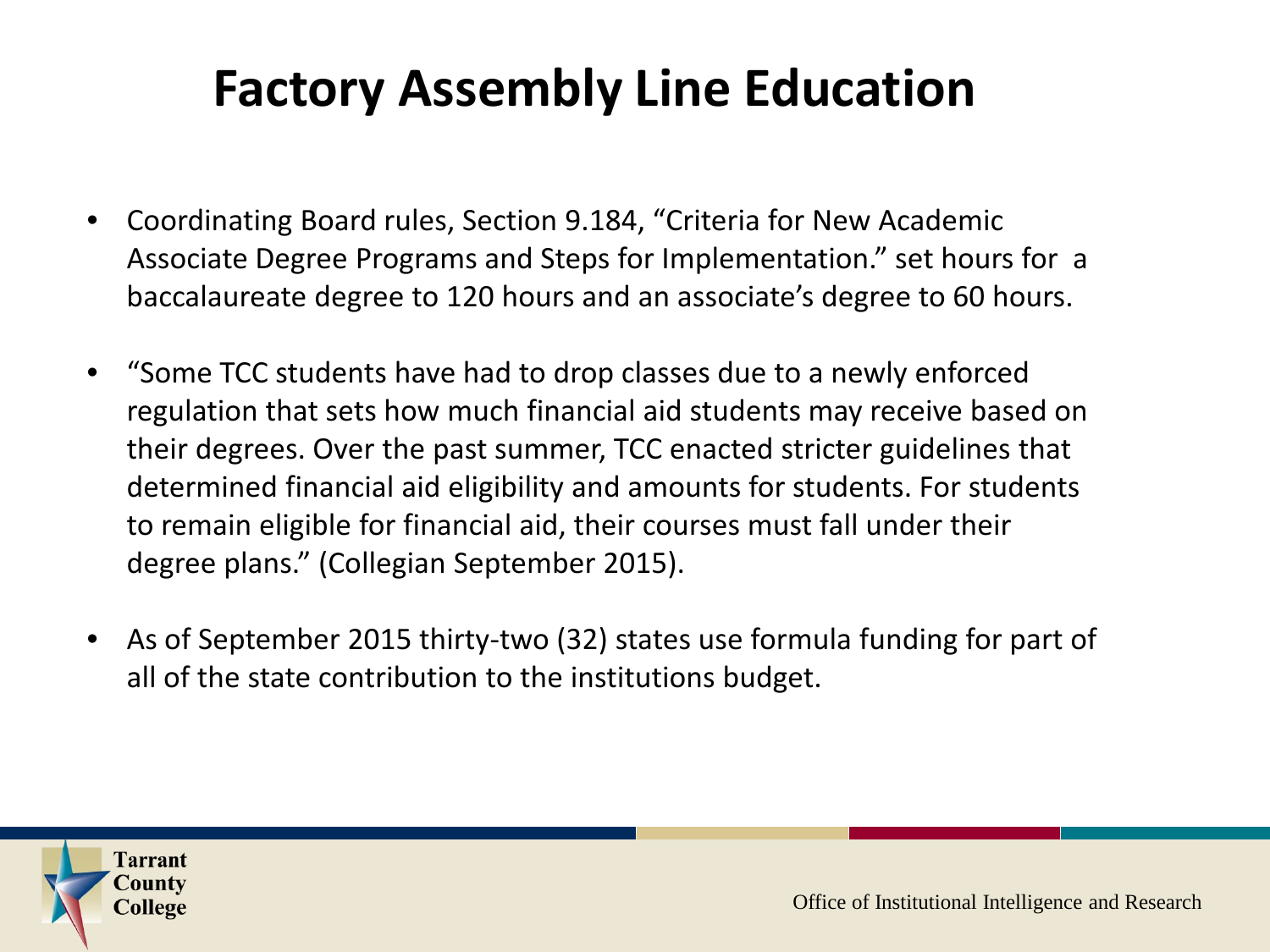### **Assessing Student Performance:**

#### **Authentic Assessment, Classroom Observations, etc. Class Time used for Assessment Not Learning**

"Students rent time from an institutions knowledge." (source not cited).

"I do not pay tuition to do surveys." (student quote source not cited).

Every new scheme when asked how it will be implemented, "We will have the instructors do it in their class" taking up two or more full class periods in a semester not related to a subject.

Authentic learning measures such as rubrics and other classroom-based assessments are being used more often to represent institution-level learning.

One concern raised by an instructor of developmental math; who wishes to remain anonymous; stated the issue as,

*"You give me 16 weeks to teach these students what they need to know to be college ready. We have to cover a lot of material in one class period and move on to the next concept or subject expecting these students to be prepared in that time period. If they are not I am chastised and penalized for low completion rates. So you want to take away one or more of my class periods to some survey that is not even related to math."*

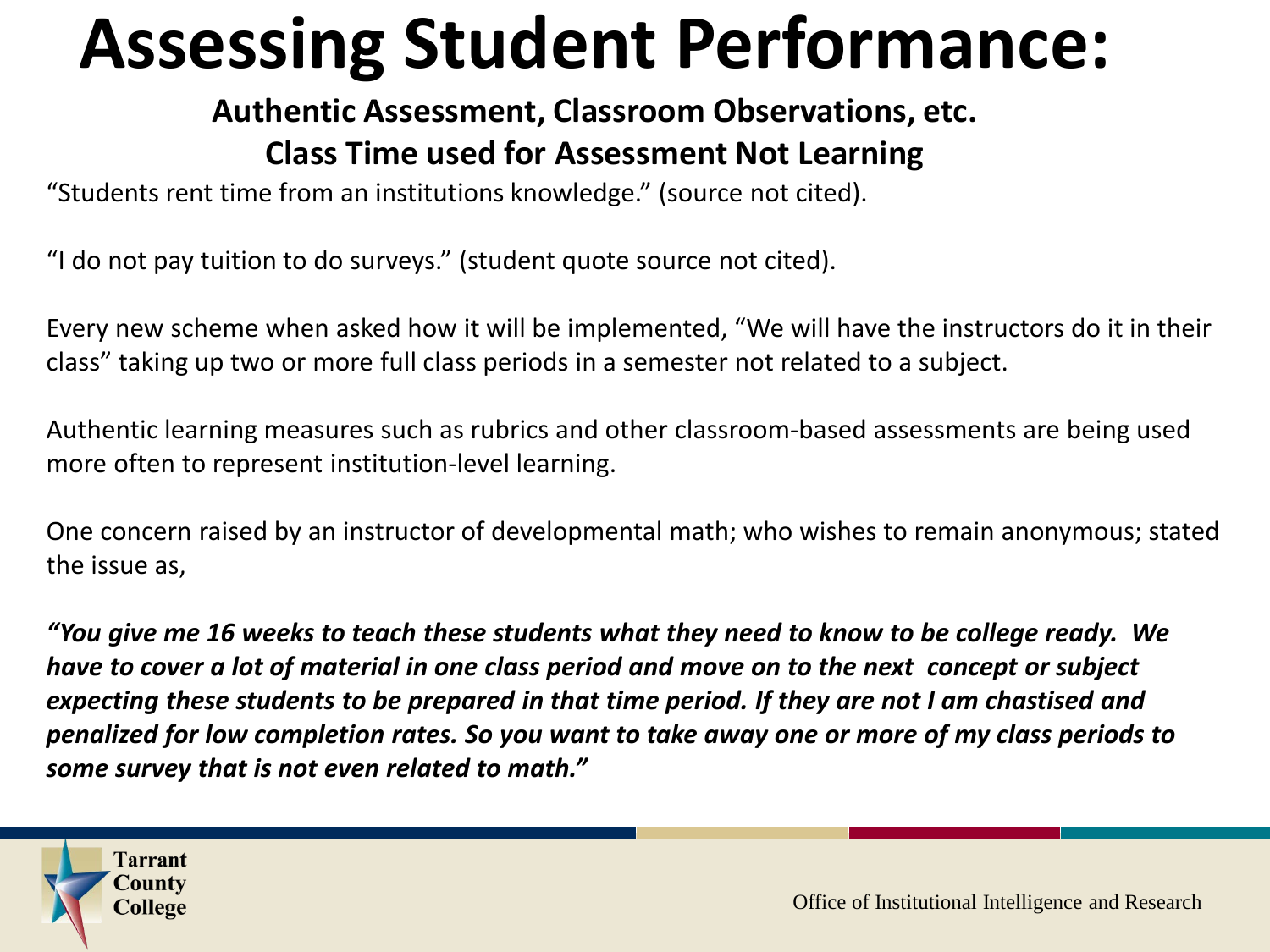### **Assessing Student Performance:**

**Authentic Assessment, Classroom Observations, etc. Class Time used for Assessment Not Learning**

Those students most in need of as much class instruction as possible have the most time taken from them:

- Adult Basic Education
- Developmental Courses
- Student Success Courses
- "Gateway " or "Capstone" course

**Who demands classroom time?**

- **National Survey: Sense, NSSE, CLA, CCTST, etc.**
- **Grant Partners: Bill & Melinda Gates Foundation, Achieving the Dream, MDRC, etc.**
- **Reaccreditation**
- **The concept of "Culture of Evidence" and "Data-Driven Decisions."**
- **Institutional Review Board (IRB) requests and Dissertation projects, etc.**

*Not Scientific in design. Convenience samples. Intimidating.*

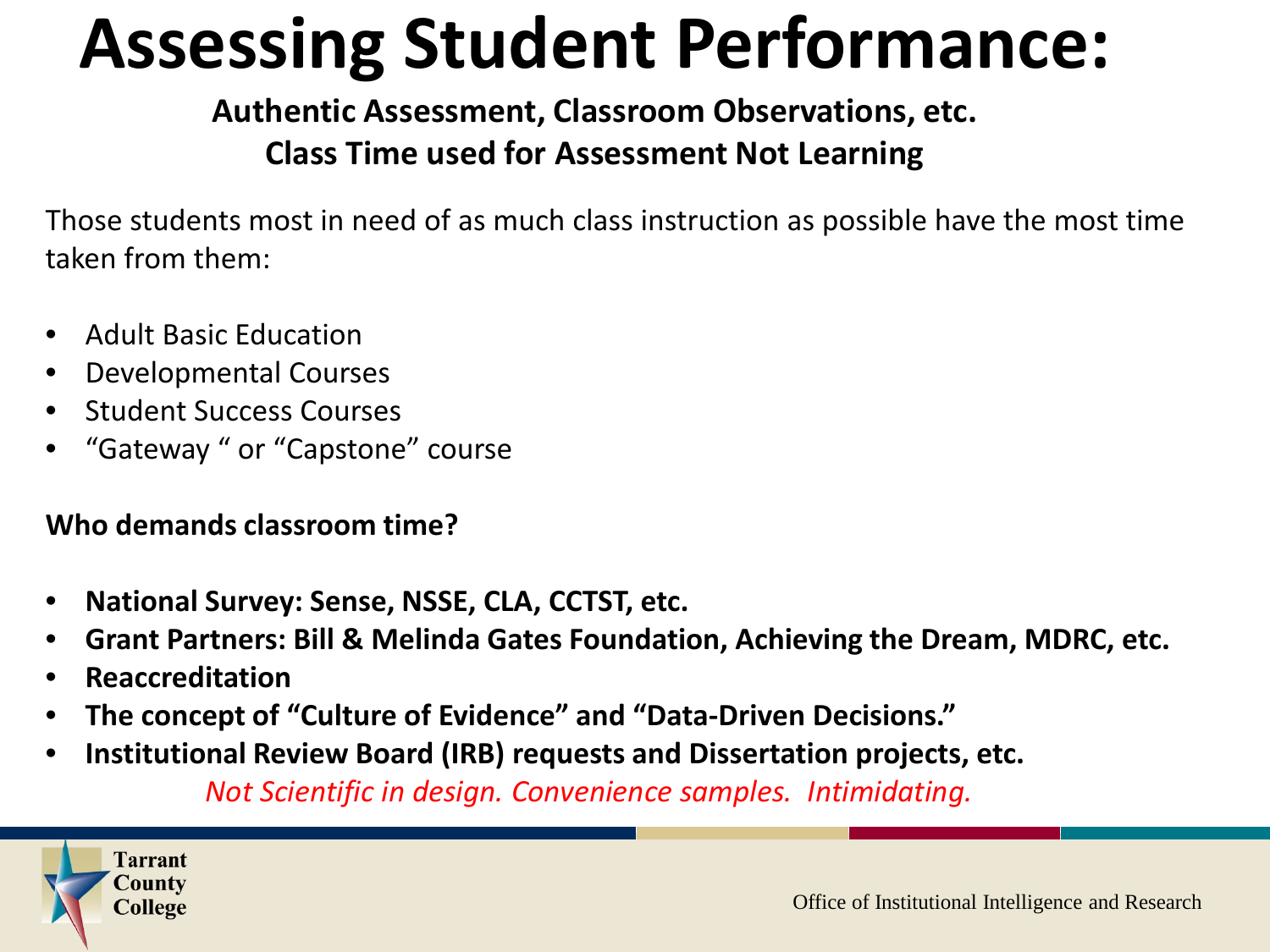# **Heisenberg Uncertainty Principle**

Werner Heisenberg, a German physicist, determined that our observations have an effect on the behavior of quanta. (How Quantum Suicide Works 2015)

Effect of observation materially impact the observed.

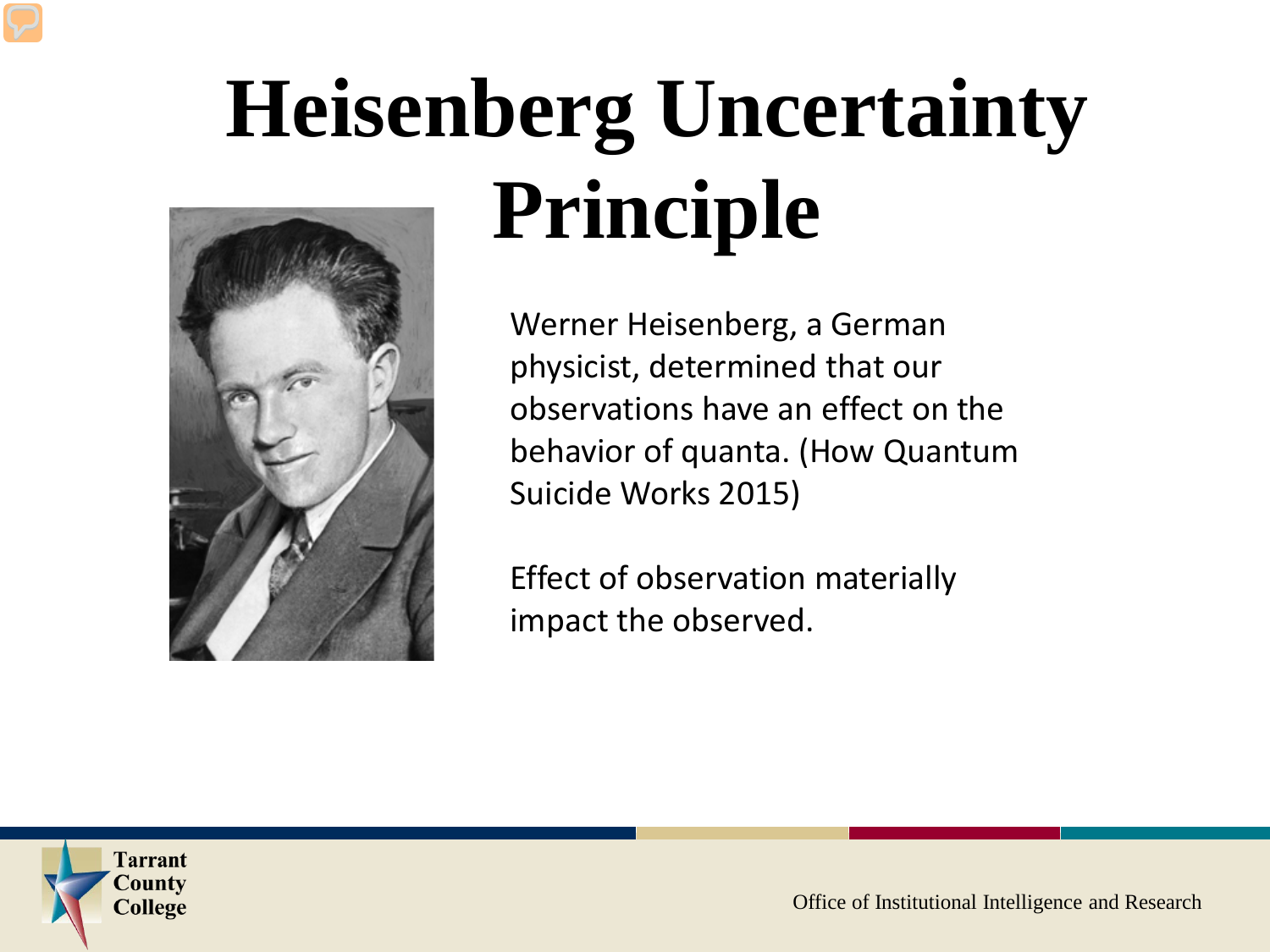### **Consider**

- External mandates that stretch already limited resources and dominate institutional conversations (reinforcing a compliance as contrasted with an improvement agenda)
- Under sourced assessment work and overloaded staff
- The questionable adequacy of assessment tools to measure outcomes the institution deems important
- **Sample** • Worry among some faculty that assessment results will be used in performance reviews, and insufficient use of assessment data to guide curricular reform and to enhance teaching and learning.

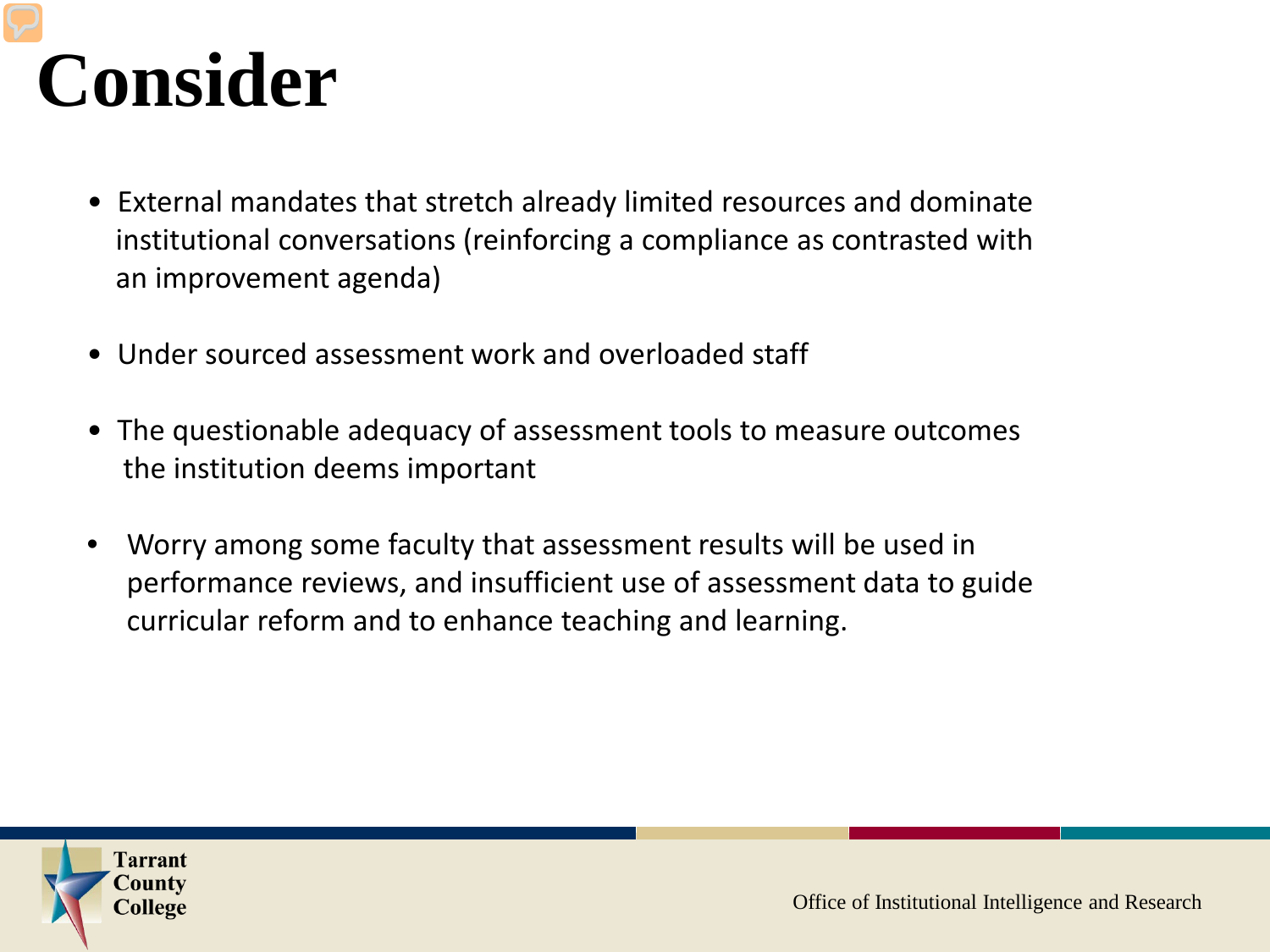### **Consider**

Is a student a consumer, in the broadest sense?

If a consumer, aren't we putting the imaginary thumb on the imaginary scale of the educational product we sell to the student

If a student is an adult and "purchased" their educational experience disciplining a student for not attending a course would be the equivalent of a season ticket holder at a theatre or a ball game being denied access to the next play or game because they missed the last play.

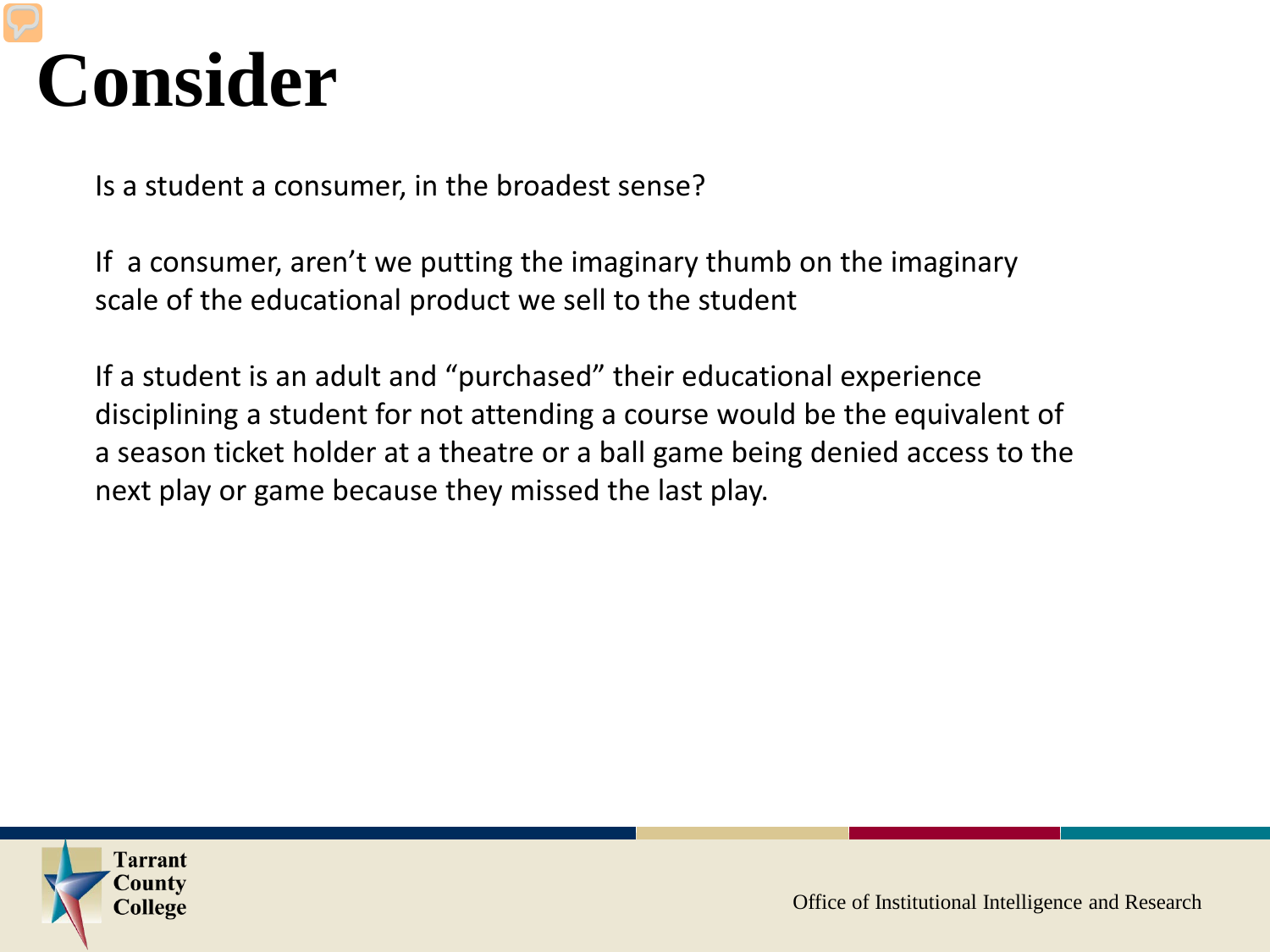# **Intrusive Assessment**

This is the concept or action where the assessment takes on a life of its own sometimes for the sake of the assessment itself.

the right to an educational path of their own choosing, When assessment takes time from, or interferes with, the job of educating a student in a particular subject, denies them denies the student access to their own educational records, or fails to consider the impact of the assessment on the student. (Lorick, R.A. 2016)

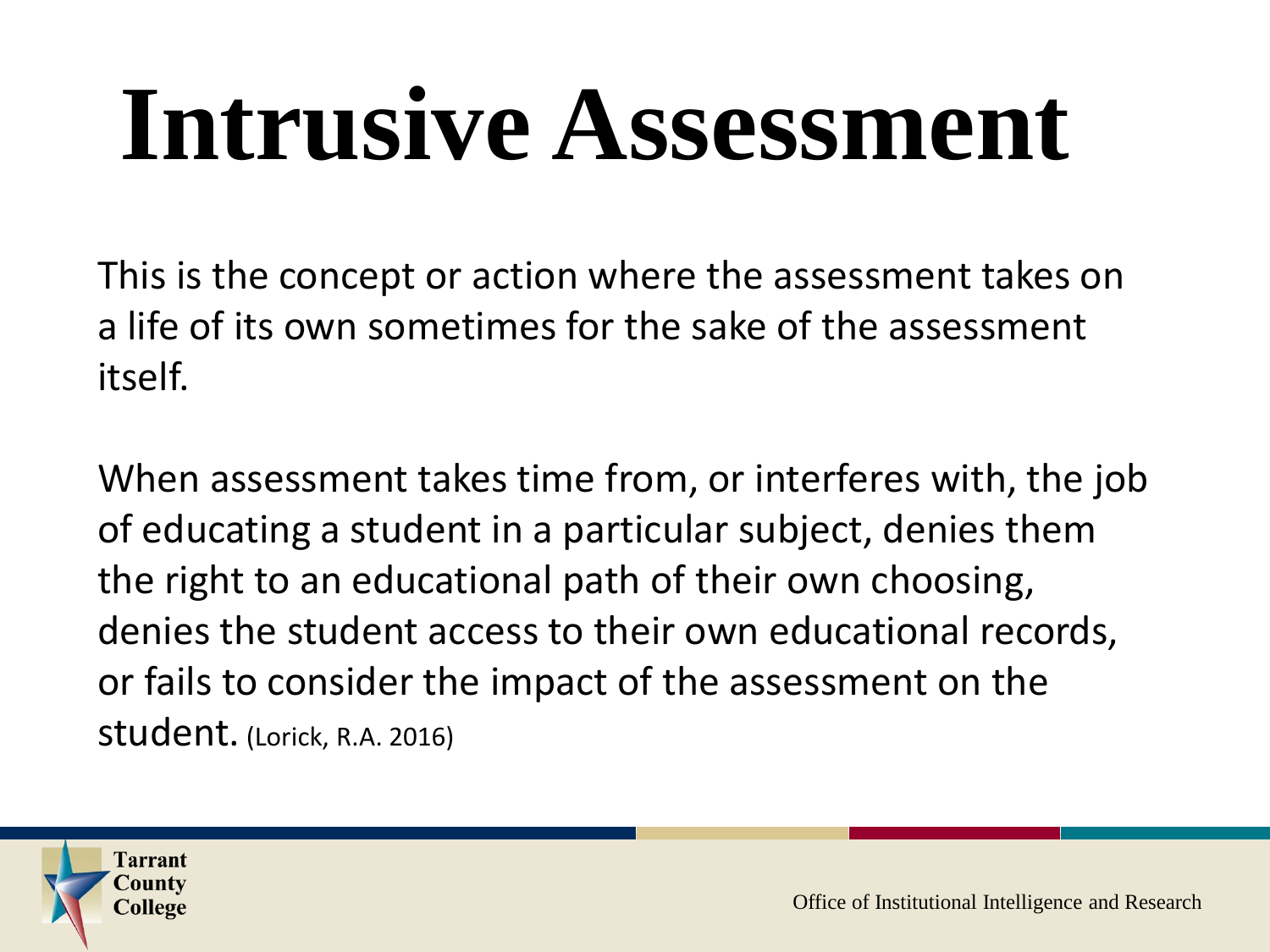

News ▼ Weather ▼ Sports ▼ Blogs ▼ News12 AM ▼ News 12 on FOX Moms Everyday Classifieds ▼ Health ▼ Commi

#### PJC reduces hours needed for associate degrees

Updated: Fri 2:50 PM, Oct 24, 2014

By: KXII-TV Email

Home / Headlines List / Article

PARIS, Texas -- Paris Junior College has reduced the number of hours required for some associate's degrees.

Meeting requirements through the Texas Higher Education Coordinating Board, PJC has lowered the required hours from 72 to 60 for an associates in science, arts and applied science degrees.

PJC says the reduced hours does not mean there will be a reduction in learning content.

The degree plans will go into effect next fall.



*Source: KXII-TV Email 2014*

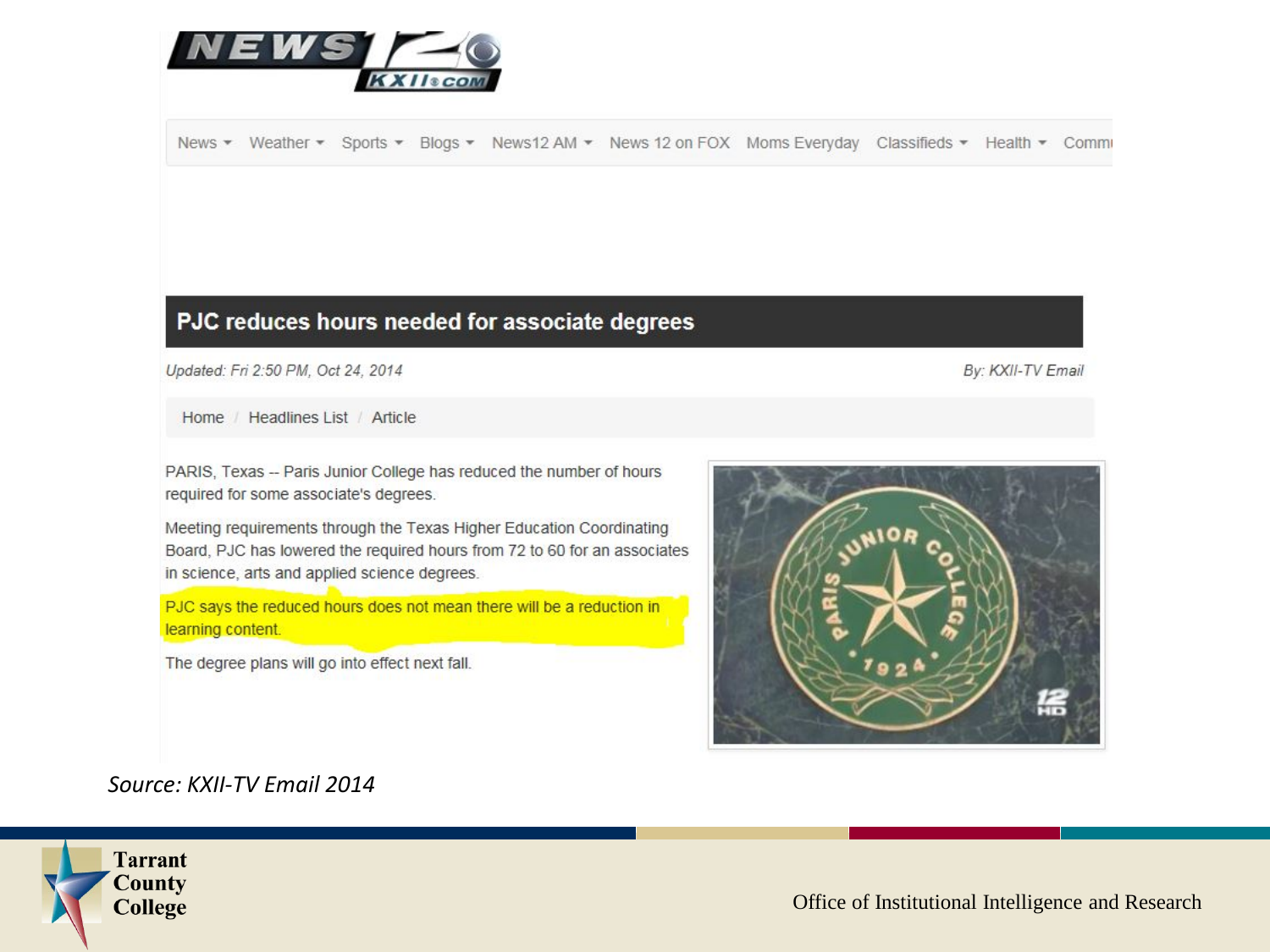# Questions?

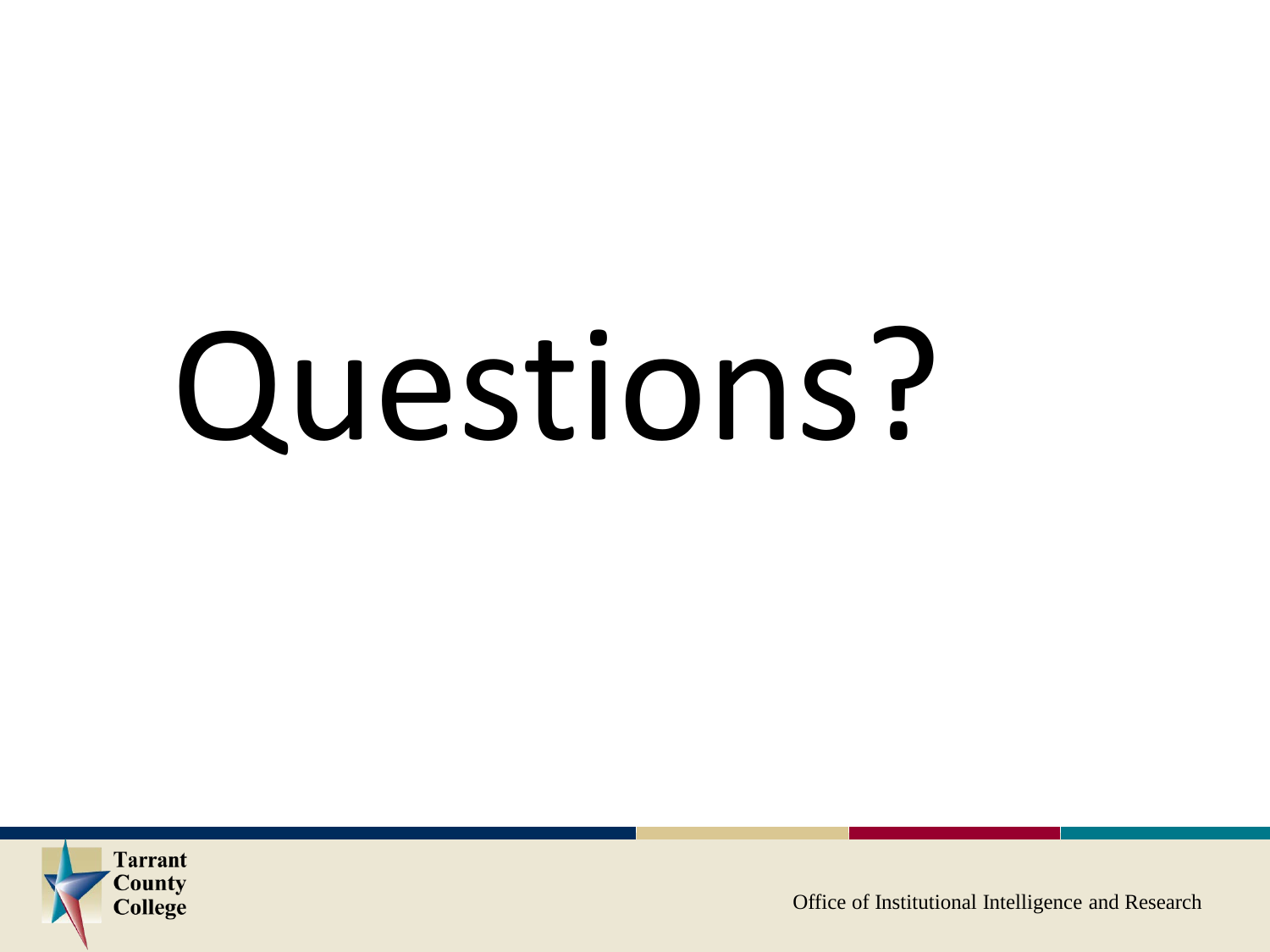### **Contacts**

### Robert Lorick, M.S.M.R. Director of Academic Analysis Chair of the Institutional Review Board

[Robert.Lorick@tccd.edu](mailto:Robert.Lorick@tccd.edu)

**Sample** Phone: (817) 515-1548

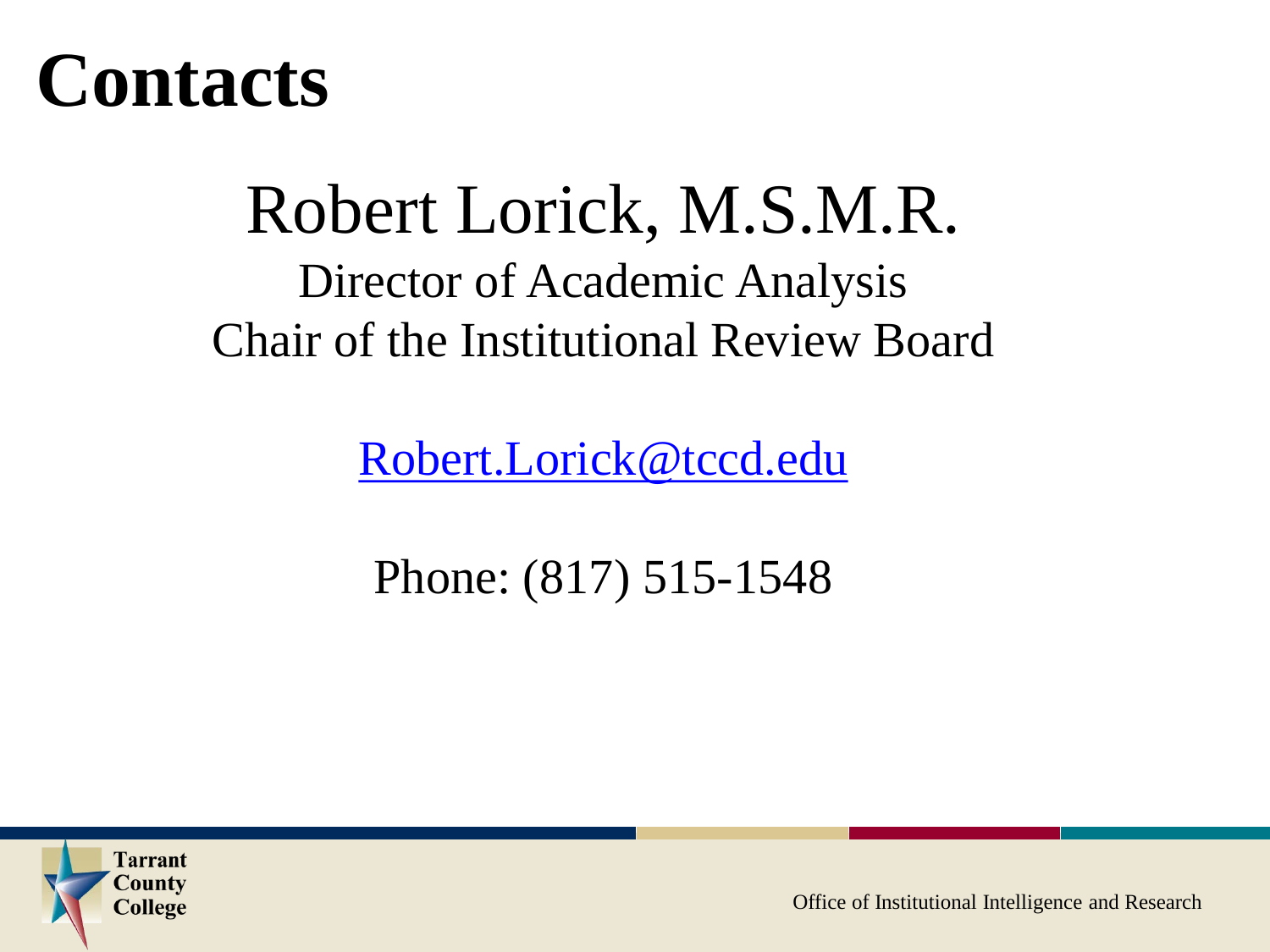Amadur, R. & Bankert,E.A. (2011).Institutional Review Board Member

Handbook (3rd Ed.). Sudbury, MA: Jones and Bartlett Publishers.

Anonymous Academic. (2014), Universities Focus Too Much on Measuring Activities, Not Quality. The Guardian. Retrieved from:

[https://www.google.com/#q=universities+focus+too+much+on+measuring+ac](https://www.google.com/%23q=universities+focus+too+much+on+measuring+activity+not+quality+th+eguardian+2014) tivity+not+quality+th+eguardian+2014

Authentic Assessment. (n.d.). In *Wikipedia Online*. Retrieved from:

[https://en.wikipedia.org/wiki/Authentic\\_Assessment.](https://en.wikipedia.org/wiki/Authentic_Assessment)

Banta.,T.W. (2007). A Warning on Measuring Learning Outcomes. Inside Higher Ed. Retrieved from:

https://www.insidehighered.com/views/2007/01/26/banta

Clark, J. (2015). *How Quantum Suicide Works*. Retrieved from:

[http://science.howstuffworks.com/innovation/science-questions/quantum](http://science.howstuffworks.com/innovation/science-questions/quantum-suicide2.htm)suicide2.htm.

Colleges are Measuring Learning, But Not Because of Students. Is That a [Problem? Retrieved from: http://www.edcentral.org/college-students-arent](http://www.edcentral.org/college-students-arent-demanding-learning-info-problem/)demanding-learning-info-problem/

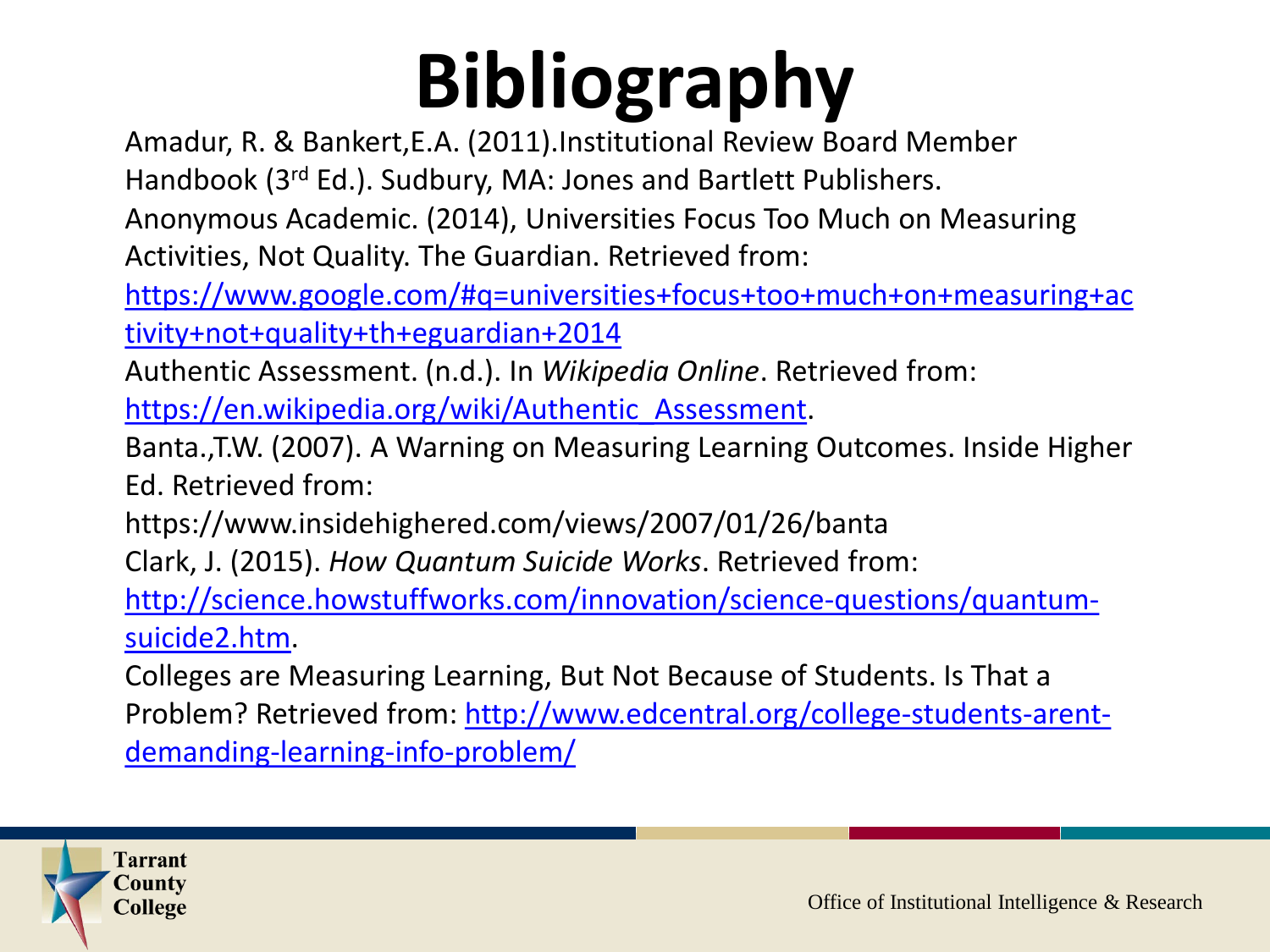Educational Policy Center (2013). Degrees of Value: Evaluating the Return of College Investment. Retrieved from:

[http://educationpolicy.air.org/publications/degrees-value-evaluating-return](http://educationpolicy.air.org/publications/degrees-value-evaluating-return-college-investment)college-investment

Elsworth, S. (2016). Definition of Authentic Assessment & Why It Is Useful With Students With Special Needs. Global Post. Retrieved from:

[http://everydaylife.globalpost.com/definition-authentic-assessment-useful](http://everydaylife.globalpost.com/definition-authentic-assessment-useful-students-special-needs-6725.html)students-special-needs-6725.html

Flaherty, C. (2016).Bias Against Female Instructors. New Analysis Offers More Evidence Against Student Evaluations of Teaching. Inside Higher Ed. Retrieved from:

[https://www.insidehighered.com/news/2016/01/11/new-analysis-offers](https://www.insidehighered.com/news/2016/01/11/new-analysis-offers-more-evidence-against-student-evaluations-teaching)more-evidence-against-student-evaluations-teaching

Jacek,L. (2011). Course Evaluations Online System and Data Usage, Successes, and Challenges. Presented at 97<sup>th</sup> Annual AACRAO Meeting. Monday March 14, 2011. Retrieved from:

[http://handouts.aacrao.org/am11/finished/M1045a\\_L\\_Jacek.pdf](http://handouts.aacrao.org/am11/finished/M1045a_L_Jacek.pdf) Lorick,R.A. (Unpublished). The Rise of Intrusive Assessment in Higher Education.

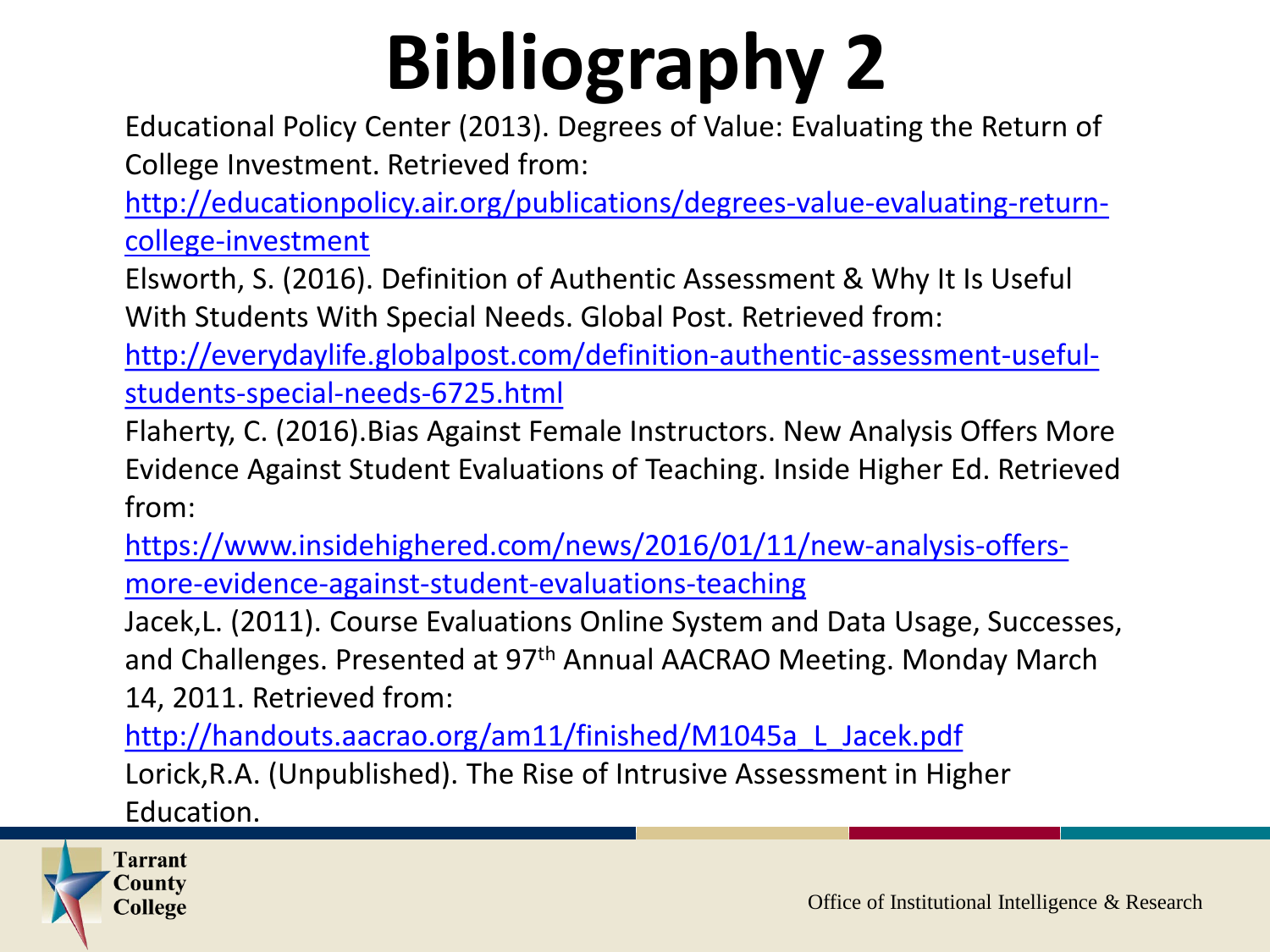Kuh, G.D; Jankowski, N.; Ikenberry, S.O.; Kinzie,J. (2014). National Institute for Learning Outcomes Assessment. Knowing What Students Know and Can Do: KXII-TV Email. (2014), PJC Reduces Hours Needed for Associate Degrees. [http://www.kxii.com/home/headlines/PJC-reduces-hours-need-for-associate](http://www.kxii.com/home/headlines/PJC-reduces-hours-need-for-associate-degrees-280270412.html)degrees-280270412.html

Moral Hazard. (n.d.). In *Wikipedia Online*. Retrieved from:

[https://en.wikipedia.org/wiki/Moral\\_hazard.](https://en.wikipedia.org/wiki/Moral_hazard)

Mueller, J. (2014). John Muller. Retrieved from:

<http://jfmuller.faculty.faculty.noctrl.edu./toolbox.rubrics.htm>

Performance-Based Funding for Higher Education. (2015). National Conference of State

Legislatures. Retrieved from:

<http://www.ncsl.org/research/education/performance-funding.aspx> Perverse Incentive. (n.d). In *Wikipedia Online.* Retrieved from: [https://en.wikipedia.org/wiki/Perverse\\_Incentive.](https://en.wikipedia.org/wiki/Perverse_Incentive)

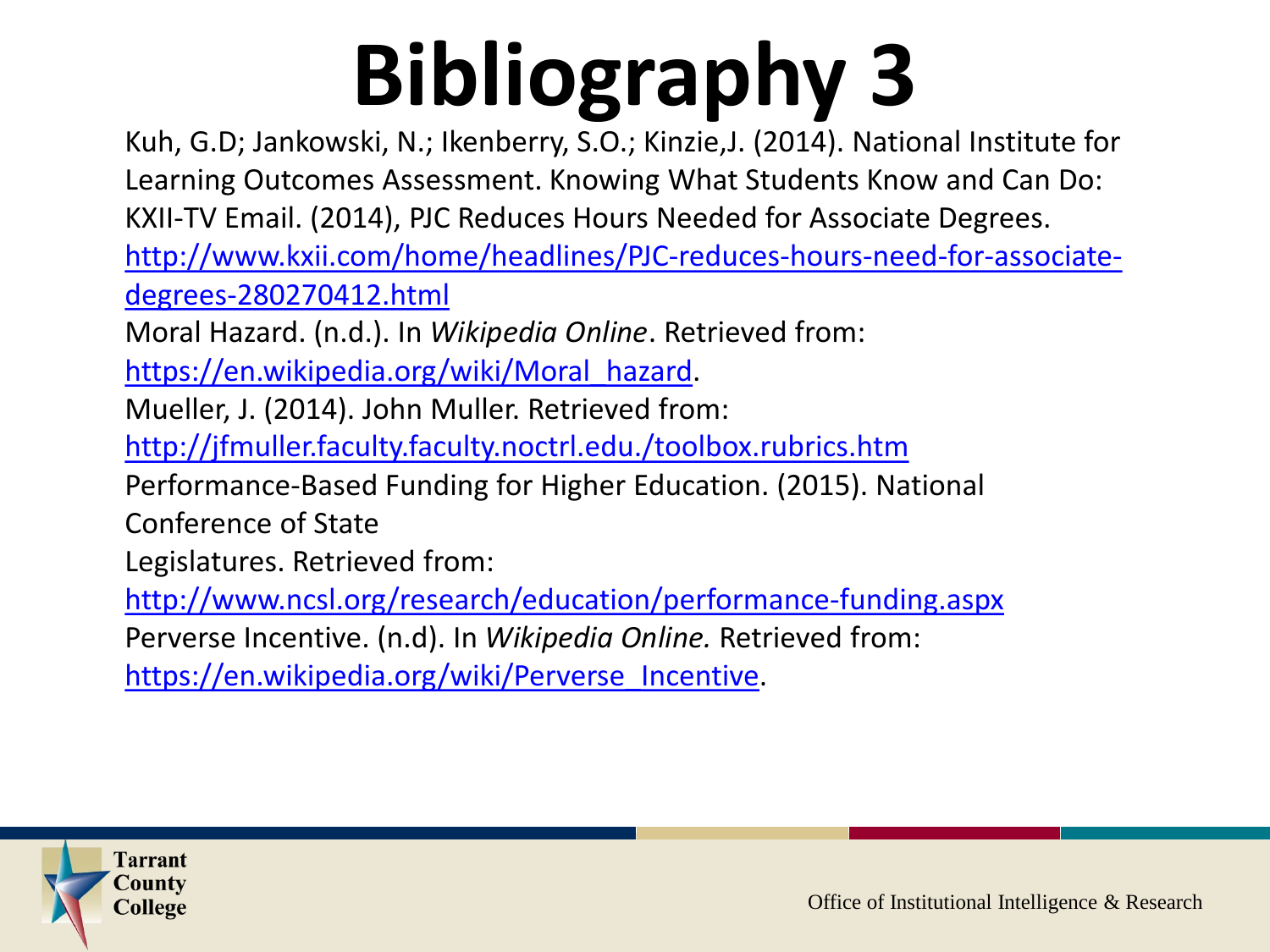Raifsnider,R. & Kurt, D. (2004), Xerox Global Services White Paper. Retrieved from:

[http://www.xerox.com/downloads/wpaper/x/xgs\\_white\\_paper\\_dkurt.pdf](http://www.xerox.com/downloads/wpaper/x/xgs_white_paper_dkurt.pdf) Sandusky,H. Editor-in-chief. (2015). Students face issues with funding their fall courses. <http://collegian.tccd.edu/?p=26504> Miller, Ben (2014).

Schemo, D.J. (2003). U.S Officials Pull Questions From Surveys About Children, The New Your Times, September 16, 2003. Retrieved from:

[http://www.nytimes.com/2003/09/16/us/us-officials-pull-questions-from](http://www.nytimes.com/2003/09/16/us/us-officials-pull-questions-from-surveys-about-children.html)surveys-about-children.html

Smith, M. (2012). Friendly Call for Gauging Productivity. Retrieved from: [http://www.naicu.edu/news\\_room/detail/friendly-call-for-gauging](http://www.naicu.edu/news_room/detail/friendly-call-for-gauging-productivity)productivity

Stark, P. B. & Freishtat, R. (2014). An Evaluation of Course Evaluations. Published in *ScienceOpen.com.* DOI: 10.14293/S2199-1006.1.SOR-EDU.AOFRQA.v1.

The Current State of Student Learning Outcomes Assessment in U.S Colleges and Universities. Retrieved from: https://legacy.berea.edu/academic[assessment/files/2015/02/2013-Survey-Report-Final.pdf](https://legacy.berea.edu/academic-assessment/files/2015/02/2013-Survey-Report-Final.pdf)